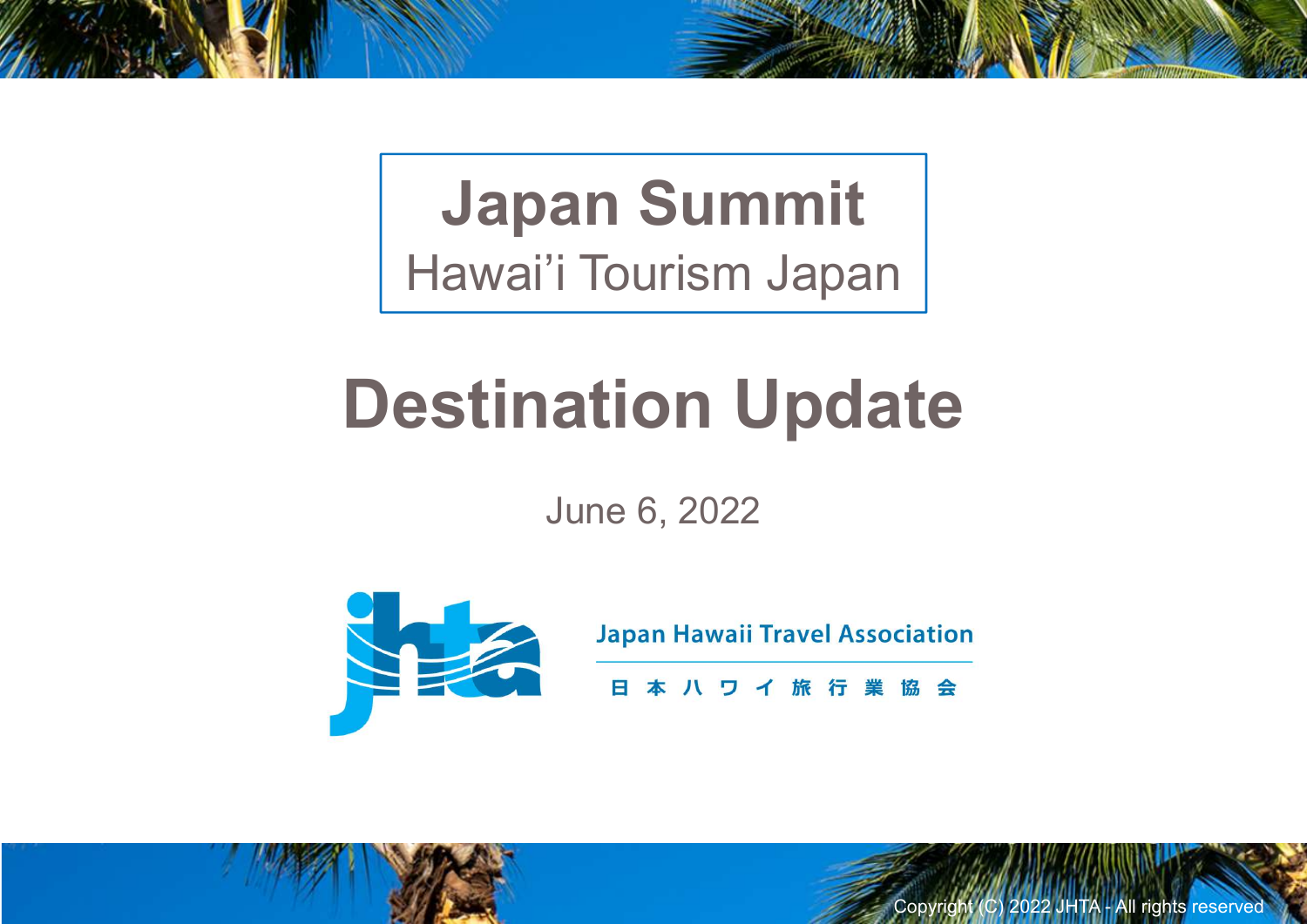$\mathcal{L}(\mathbb{Z})$ 

- Japan Hawaii Travel Association (JHTA) was established in 1970
- **About JHTA**<br>• **Japan Hawaii Travel Association** (JHTA) was established in 1970<br>• The purpose of JHTA is to support and promote the Japanese tourists<br>coming to Hawaii. JHTA facilitates activities between governments,<br>busin coming to Hawaii. JHTA facilitates activities between governments, businesses and associations, and the tourism industry here in Hawaii, while contributing to the growth of sustainable tourism perpetuating and preserving Hawaii's unique culture, rich history and wonderful nature. About JHTA<br>
• Japan Hawaii Travel Associatio<br>
• The purpose of JHTA is to suppor<br>
coming to Hawaii. JHTA facilitates<br>
businesses and associations, and<br>
while contributing to the growth of<br>
preserving Hawaii's unique cultur while contributing to the growth of<br>preserving Hawaii's unique culture<br>• Members:<br>Regular = Inbound tour operator<br>Associate = Travel and hospita<br>• Advisory = Consulate General<br>Tourism Japan, Hav<br>• Committees:<br>Association P
- 

Regular = Inbound tour operators registered in Hawaii (10)

Associate = Travel and hospitality related companies (44)

\*Airlines, Hotel Accommodations, Transportations, Attractions, Wedding Services, Medical Clinics, Financial Institutions, etc.

- Advisory = Consulate General of Japan, Hawaii Tourism Authority, Hawaii Tourism Japan, Hawaii Convention Center (4)
- 

Association Planning, Public Relations, Airport, Legal Affairs, Transportation, Hotel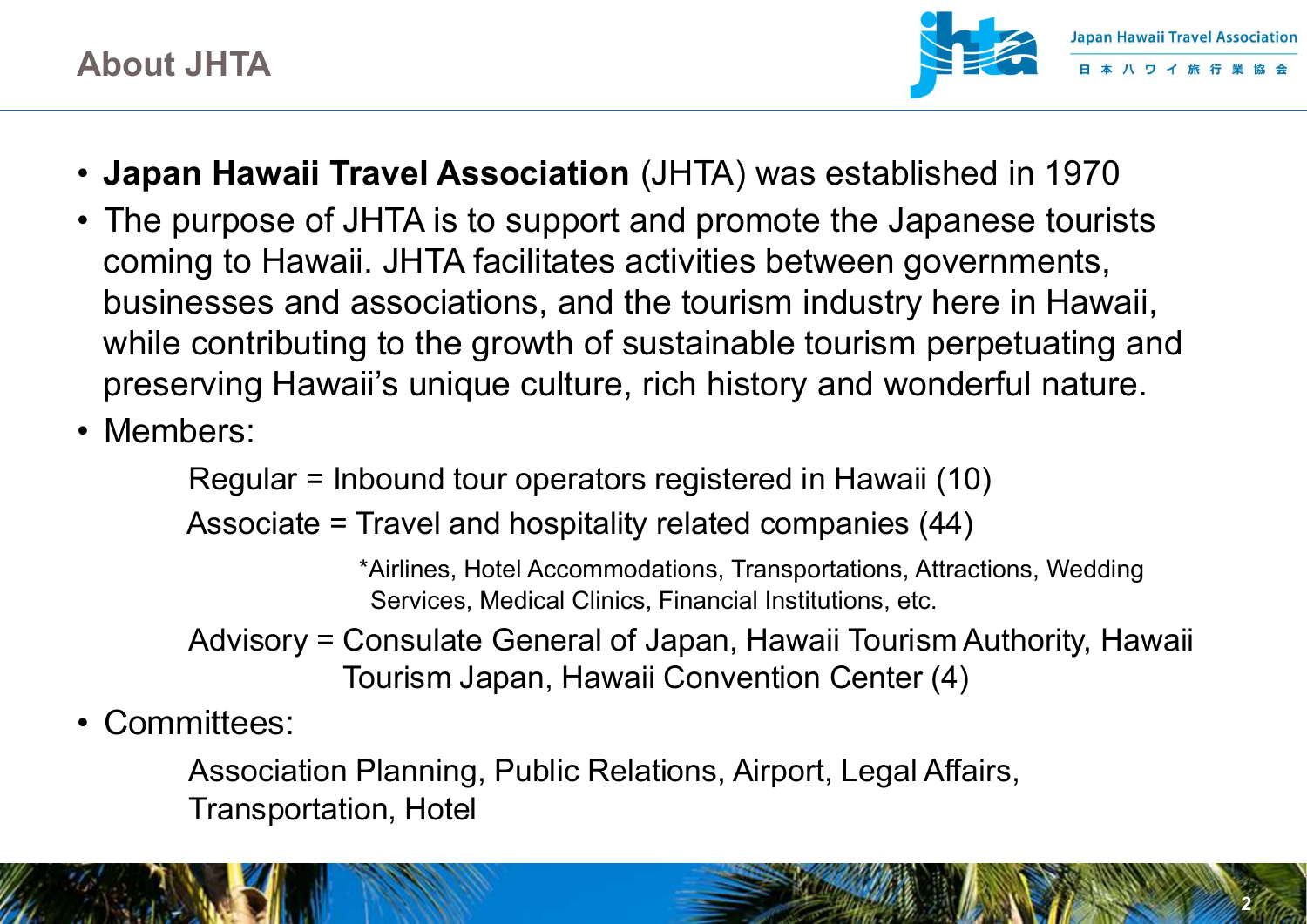- JHTA's actions since the pandemic<br>2020 2021<br>• Worked closely with HTJ, JATA, Consu<br>of Honolulu, State of Hawaii, and variou **PERTURE ISLANT ASSOCIATED ASSOCIATED ALSO AREA CONSUMING A SSOCIATION CONSUMING A SSOCIATION CONSUMING A SSOCIATION CONSUMING A SSOCIATION OF HONOLOGIC STATED OF HONOLOGIC STATED OF PARTICIPATED + PARTICIPATED + PARTICIPA** of Honolulu, State of Hawaii, and various local associations and businesses **Participated in the Farticipated in the KizunAloha Coalition Project KIZUNALOHA**<br>
• Worked closely with HTJ, JATA, Consulate General of Japan in F<br>
• Participated in the KizunAloha Coalition Project KIZUNALOHA<br>
• Created **JHTA's actions since the pandemic<br>
2020 - 2021**<br>
• Worked closely with HTJ, JATA, Consulate<br>
of Honolulu, State of Hawaii, and various lo<br>
• Participated in the KizunAloha Coalition Pro<br>
• Created JHTA's own Safety Protoc **1998 - 2020 - 2021**<br>
• Worked closely with HTJ, JATA, Consulate General of Japan in Hawaii, City<br>
• Worked closely with HTJ, JATA, Consulate General of Japan in Hawaii, City<br>
• Produced in the KizunAloha Coalition Projec
- 
- 
- 

\* Available for use until 6/30/22 →

## 2022

- Worked closely with HTJ, JATA, Consulate General of Japan in Hawaii, City<br>
 Worked closely with HTJ, JATA, Consulate General of Japan in Hawaii, City<br>
 Participated in the KizunAloha Coalition Project KIZUNRIOHA<br>
 Cre delay of Japanese oversees travel market recovery
	- ▶ Identified issues & proposed solutions through Consulate General of Japan in Hawaii
	- Alignment with JATA during the JATA delegation to Hawaii
	- Meeting with Japan-Hawaii Legislatures' Friendship Assoc. in Hawaii



 $\sim$  Strictly  $\sim$  3.0  $\sim$ 

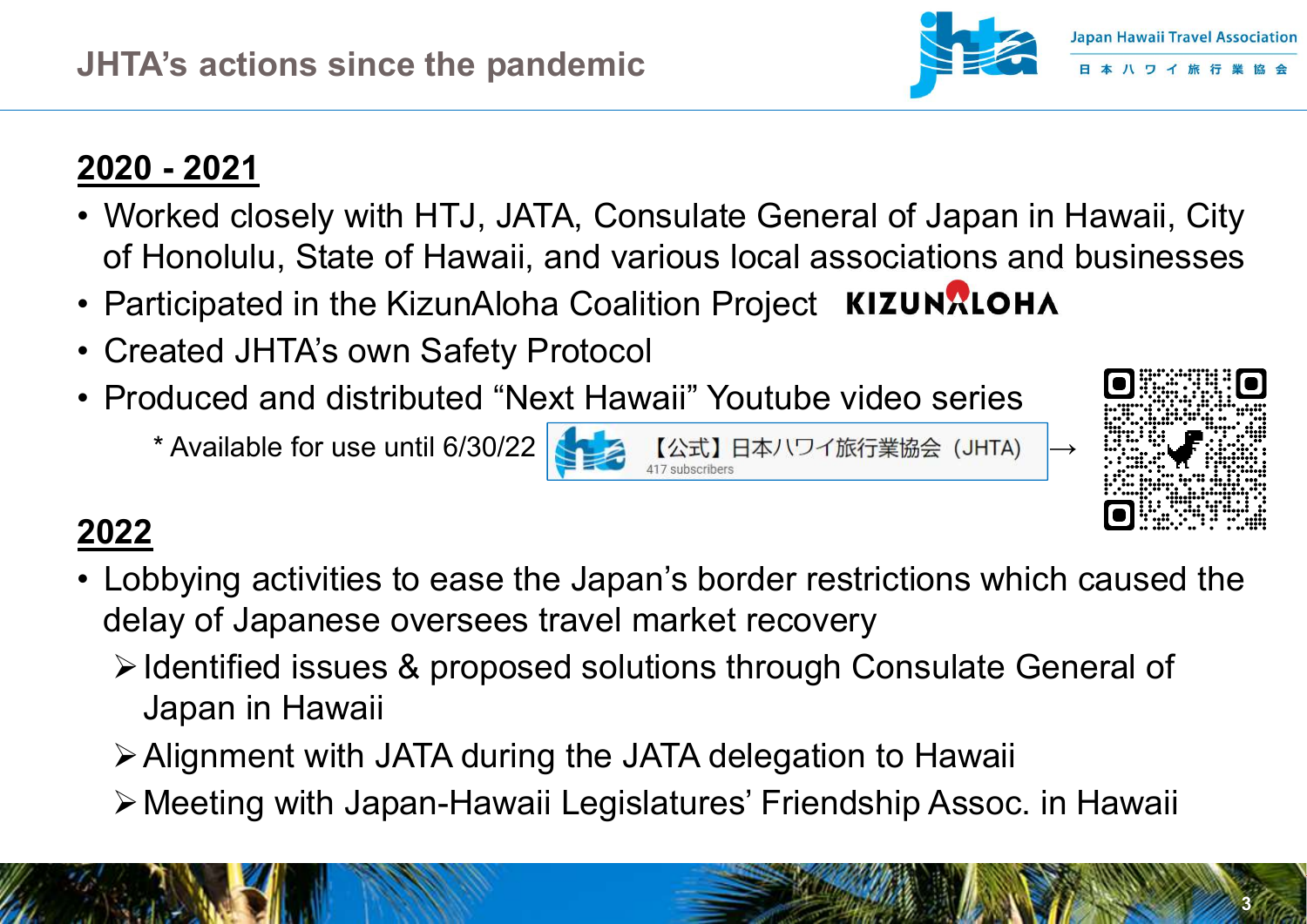

 $\mathcal{S}$  Strictly Confidential 4 (  $\mathcal{S}$ 

#### **State/City local restriction changes:**

Examples Travel Association<br>
State/City local restriction changes:<br>
• Safe Travels Program has ended in March, meaning vaccination proof and<br>
regative test results are no longer required for <u>domestic travels</u><br>
\*Internatio negative test results are no longer required for domestic travels **State/City local restriction changes:**<br>
• Safe Travels Program has ended in March, meaning vaccination proof and negative test results are no longer required for <u>domestic travels</u><br>
• National travel to Hawaii requires va State/City local restriction changes:<br>
• Safe Travels Program has ended in March, meaning vaccination proof a<br>
• est results are no longer required for <u>domestic travels</u><br>
• thermational travel to Hawaii requires vaccinati

\*International travel to Hawaii requires vaccination proof and a negative test result

mask to enter restaurants and other indoor facilities has ended megative test results are no longer required for <u>domestic travels</u><br>
\*International travel to Hawaii requires vaccination proof and a negative test<br>
• Also in March, Safe Access Oahu which required vaccine card and<br>
mask t \*International travel to Hawaii requires vacci<br>
• Also in March, Safe Access Oahu which<br>
mask to enter restaurants and other inc<br> **Current status:**<br>
• Wearing a mask indoor is recommende<br>
\*Certain schools may still mandate • Also in March, Safe Access Oahu which required vaccine card and face<br>mask to enter restaurants and other indoor facilities has ended<br>Current status:<br>• Wearing a mask indoor is recommended, not mandatory<br>• Social distanci

### Current status:

- \*Certain schools may still mandate wearing mask
- 
- 
-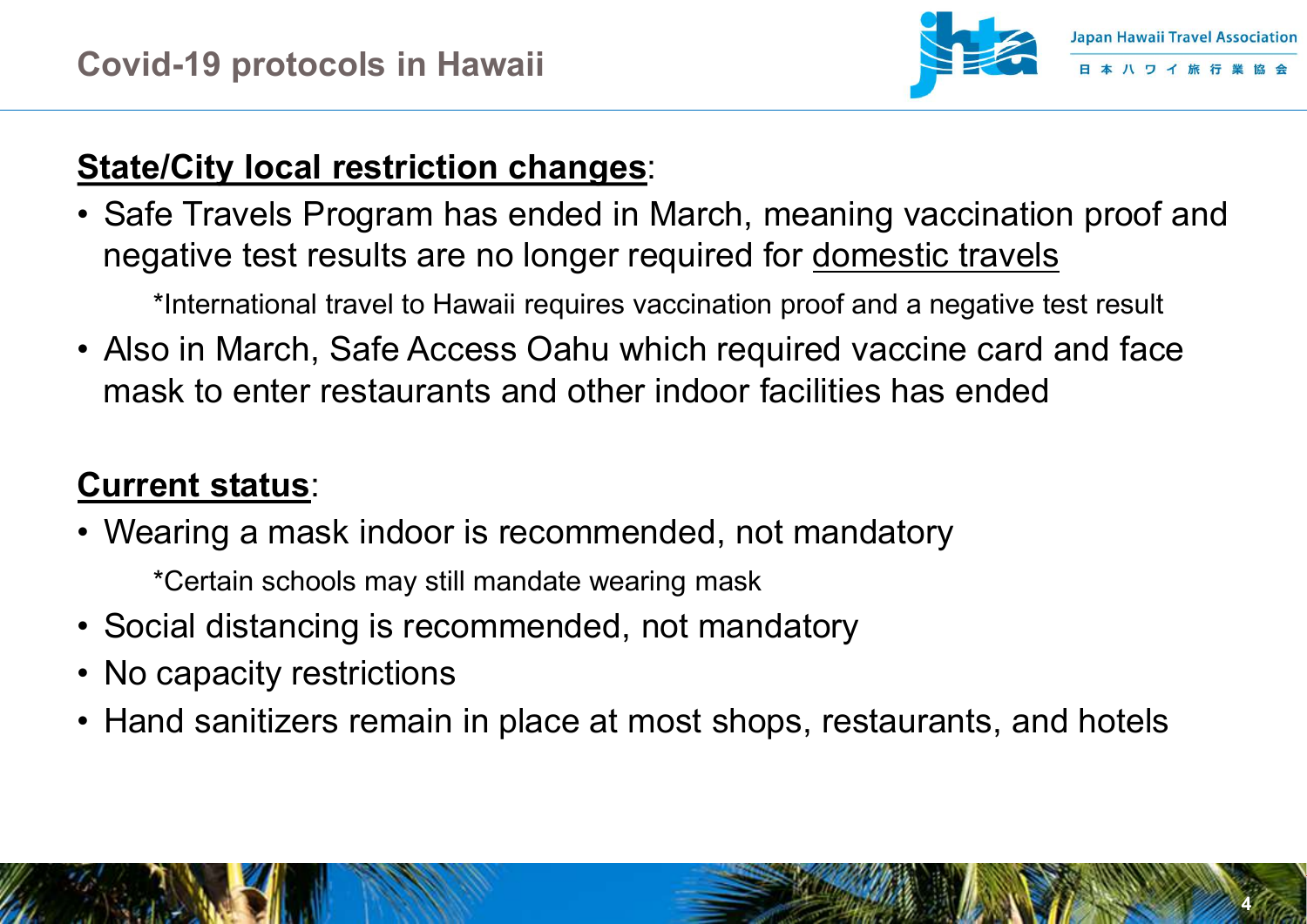

#### • JHTA's Safety Protocol Guideline (Recommendation)

|                        | TA's efforts for safety of Japanese travelers                      |                                |             |
|------------------------|--------------------------------------------------------------------|--------------------------------|-------------|
|                        |                                                                    |                                |             |
| 場面/Scene               | <b>HTA's Safety Protocol Guideline (Recommendation)</b><br>項目/item | JHTA推奨 (Recommended Guideline) |             |
|                        | ①アクリル板/Acrylic Board                                               | $\circ$                        | <b>YES</b>  |
| <b>AIRPORT</b><br>空港   | ②消毒液/Sanitizer                                                     | $\circ$                        | <b>YES</b>  |
|                        | ③スタッフマスク/Staff Mask                                                | 必須                             | Required    |
|                        | 4 体温計測/Temperature Measurement                                     | X                              | <b>NO</b>   |
|                        | ①乗車定員/Capacity                                                     | 100%                           | 100%        |
| Transportation         | ②乗車時体温計測/Temperature Measurement                                   | X                              | NO.         |
| 送迎車輛<br>(空港)           | ③消毒液/Sanitizer                                                     | $\circ$                        | <b>YES</b>  |
|                        | (4)車内マスク着用(お客様)/Guest Mask                                         | 推奨                             | Recommended |
|                        | (5)車内マスク着用(スタッフ)/Staff Mask                                        | 必須                             | Required    |
| <b>Tolley</b><br>トロリー  | ①乗車定員/Capacity                                                     | 100%                           | 100%        |
|                        | ②乗車時体温計測/Temperature measurement                                   | $\boldsymbol{\mathsf{x}}$      | NO.         |
|                        | ③消毒液/Sanitizer                                                     | $\circ$                        | <b>YES</b>  |
|                        | ④車内マスク着用(お客様)/Guest Mask                                           | 推奨                             | Recommended |
|                        | ⑤車内マスク着用(スタッフ)/Staff Mask                                          | 任意                             | Optional    |
|                        | ①乗車定員/Capacity                                                     | 100%                           | 100%        |
| <b>Optional Tours</b>  | ②乗車時体温計測/Temperature Measurement                                   | $\boldsymbol{\mathsf{x}}$      | <b>NO</b>   |
| オプショナル                 | ③消毒液/Sanitizer                                                     | Δ                              | YES         |
| ツアー                    | (4)車内マスク着用 (お客様) /Guest Mask                                       | 推奨                             | Recommended |
|                        | ⑤車内マスク着用(スタッフ)/Staff Mask                                          | 任意                             | OPtional    |
| <b>Lounges</b><br>ラウンジ | ①アクリル板/Acrylic Board                                               | $\circ$                        | <b>YES</b>  |
|                        | ②マスク着用(お客様)/Guest Mask                                             | 推奨                             | Recommended |
|                        | ③マスク着用 (スタッフ) /Staff Mask                                          | 必須                             | Required    |
|                        | ④体温計/Temperature Measurement                                       | $\circ$                        | <b>YES</b>  |
|                        | (5)消毒液/Sanitizer                                                   | $\circ$                        | <b>YES</b>  |
|                        | ⑥ソーシャルディスタンス/Social Distances                                      | 推奨                             | Recommended |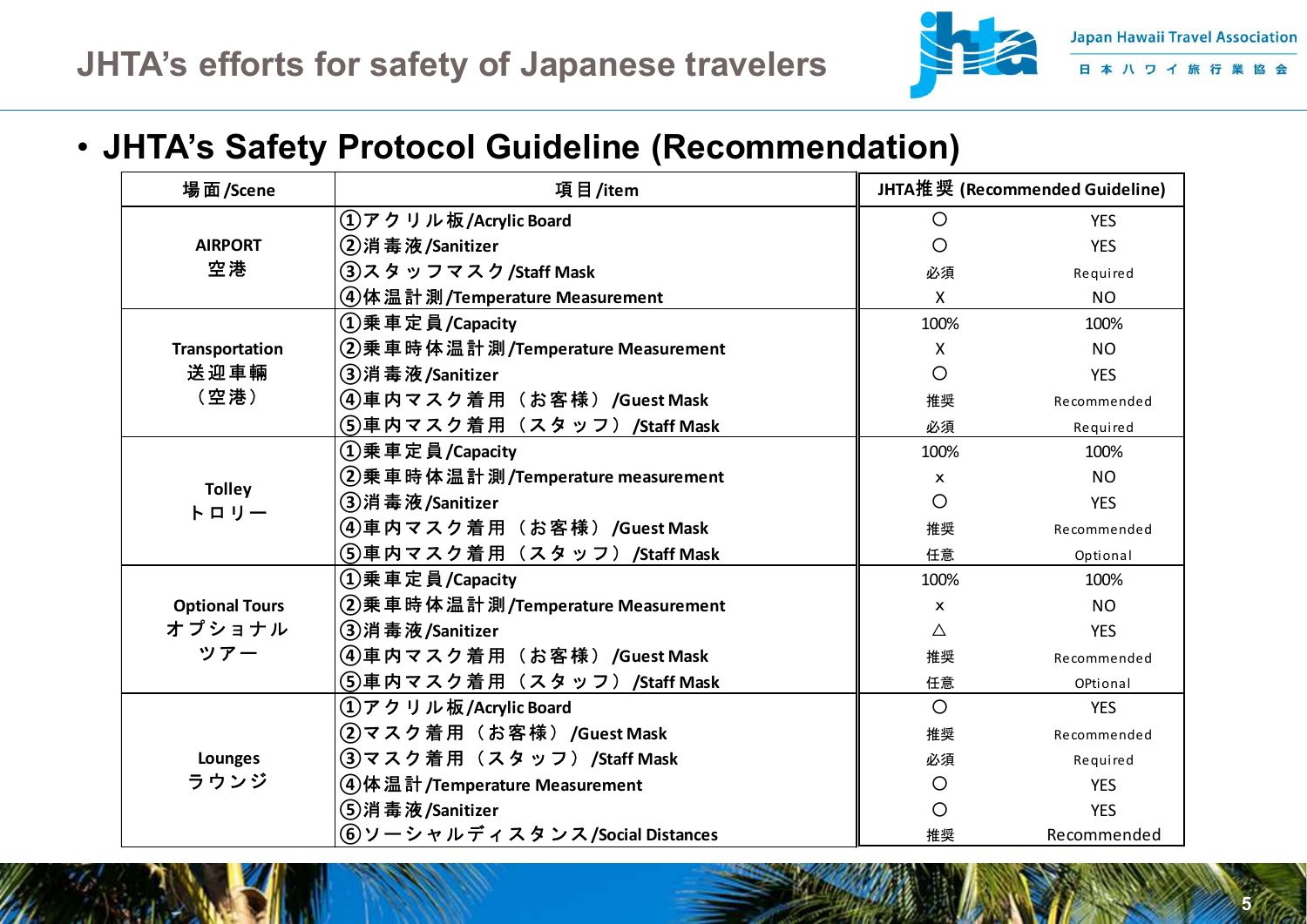

 $\sim$  Strictly Confidential 6 (  $\sim$ 

# Even with the safety protocol, small percentage of travelers will test positive for PCR during their trip. **FREE STATES (FREE STATES )<br>
From with the safety protocol, small percentage of<br>
travelers will test positive for PCR during their trip.<br>
What happens if tested positive:<br>
• Will require extra stay until a "negative" resul Figure 1999**<br> **Figure 1999**<br> **Even with the safety protocol, small percentage of<br>
travelers will test positive for PCR during their trip.<br>
What happens if tested positive:<br>
• Will require extra stay until a "negative" res**

#### What happens if tested positive:



- 
- 
- **Figure 11 and 11 and 11 and 11 and 11 and 11 and 11 another PCR during their trip.**<br> **Even with the safety protocol, small percentage of**<br> **Even with the safety protocol, small percentage of**<br> **EVALUATE AND TO THE SURFAR HTA's efforts for safety of Japanese travelers**<br> **Even with the safety protocol, small percentage of**<br> **travelers will test positive for PCR during their trip.**<br>
What happens if tested positive:<br>
• Will require extra sta continue until a negative result is obtained **Even with the safety protocol, small percentage of travelers will test positive for PCR during their trip.**<br>
What happens if tested positive:<br>
• Will require extra stay until a "negative" result is obtained<br>
• Secure hot • In case the extra stay privide to provide the extra stay until the extra stay until a "negative" result is obtained<br>
• Secure hotel accommodation for self isolation, make meal arrangements, etc.<br>
• Take another PCR test
- 
- Consulate General of Japan in Hawaii through the travel company

 $\checkmark$  Advance Travel Insurance purchase is strongly recommended Be specific about COVID related coverage of the insurance policy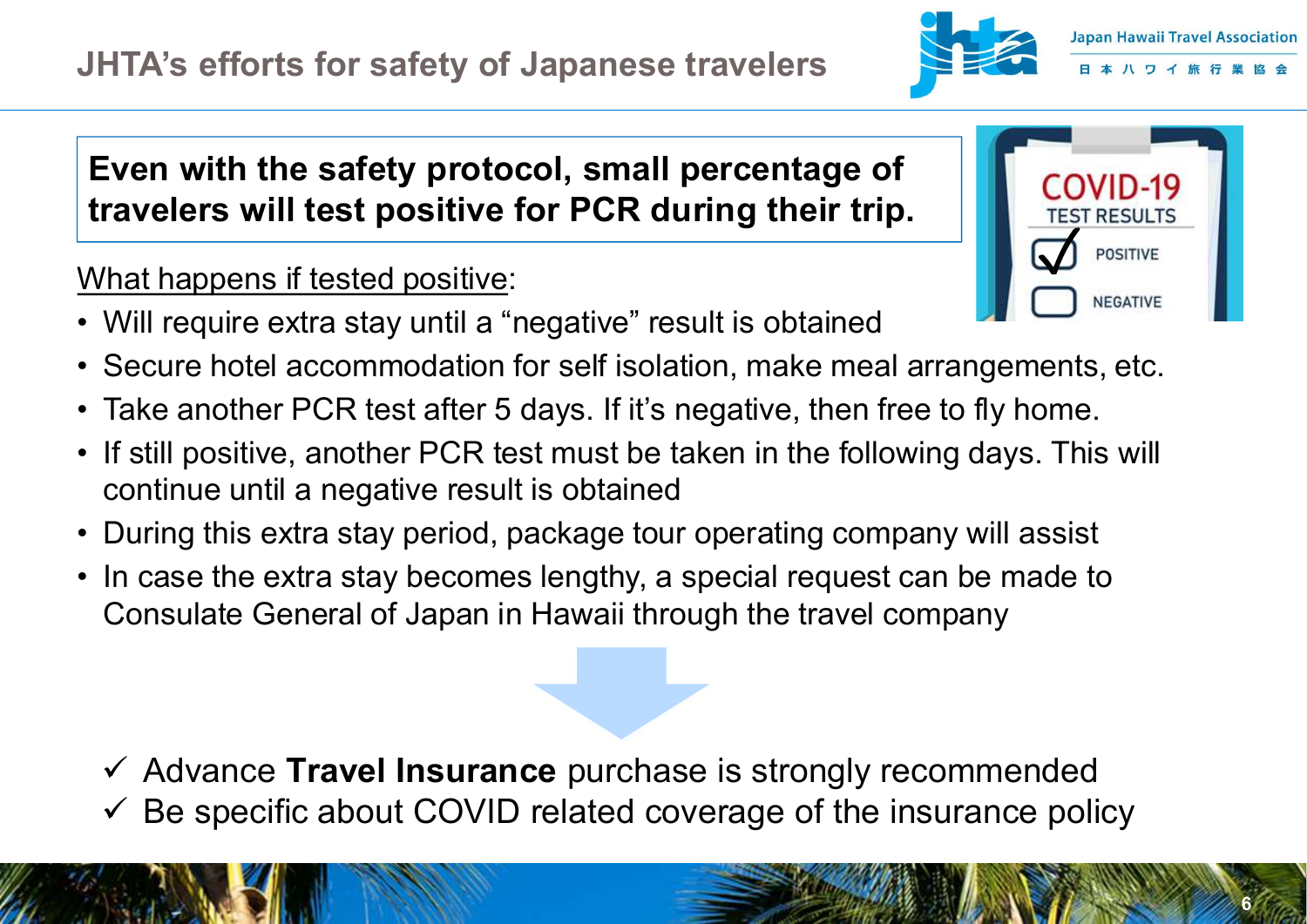- Aiming to create a positive cycle<br>
 All of us in this room, the leaders in the travel industry, are the ones to<br>
provide safe and secure environment for travelers in the destination Hawaii,<br>
bringing solutions to the new provide safe and secure environment for travelers in the destination Hawaii, bringing solutions to the new challenges imposed by the "with-COVID" travel experience (e.g. PCR positive case). Alming to create a positive cycle<br>
• All of us in this room, the leaders in the travel industry, are the ones to<br>
provide safe and secure environment for travelers in the destination Hawaii,<br>
bringing solutions to the new • All of us in this room, the leaders in the travel indu<br>provide safe and secure environment for travelers<br>bringing solutions to the new challenges imposed<br>travel experience (e.g. PCR positive case).<br>• The real **VALUE** of • Looking forward to supporting the customers<br>
and secure environment for travelers in the bringing solutions to the new challenges imposed by the travel experience (e.g. PCR positive case).<br>
• The real **VALUE** of "**packag**
- as the industry delivers safe and secure environment.
- and supporting members to deliver.
- as the industry as a whole, delivering values, gaining higher customer satisfactions, and resulting in more customers to come back. This will be the positive cycle JHTA is aiming to create.



Strictly Confidential 7